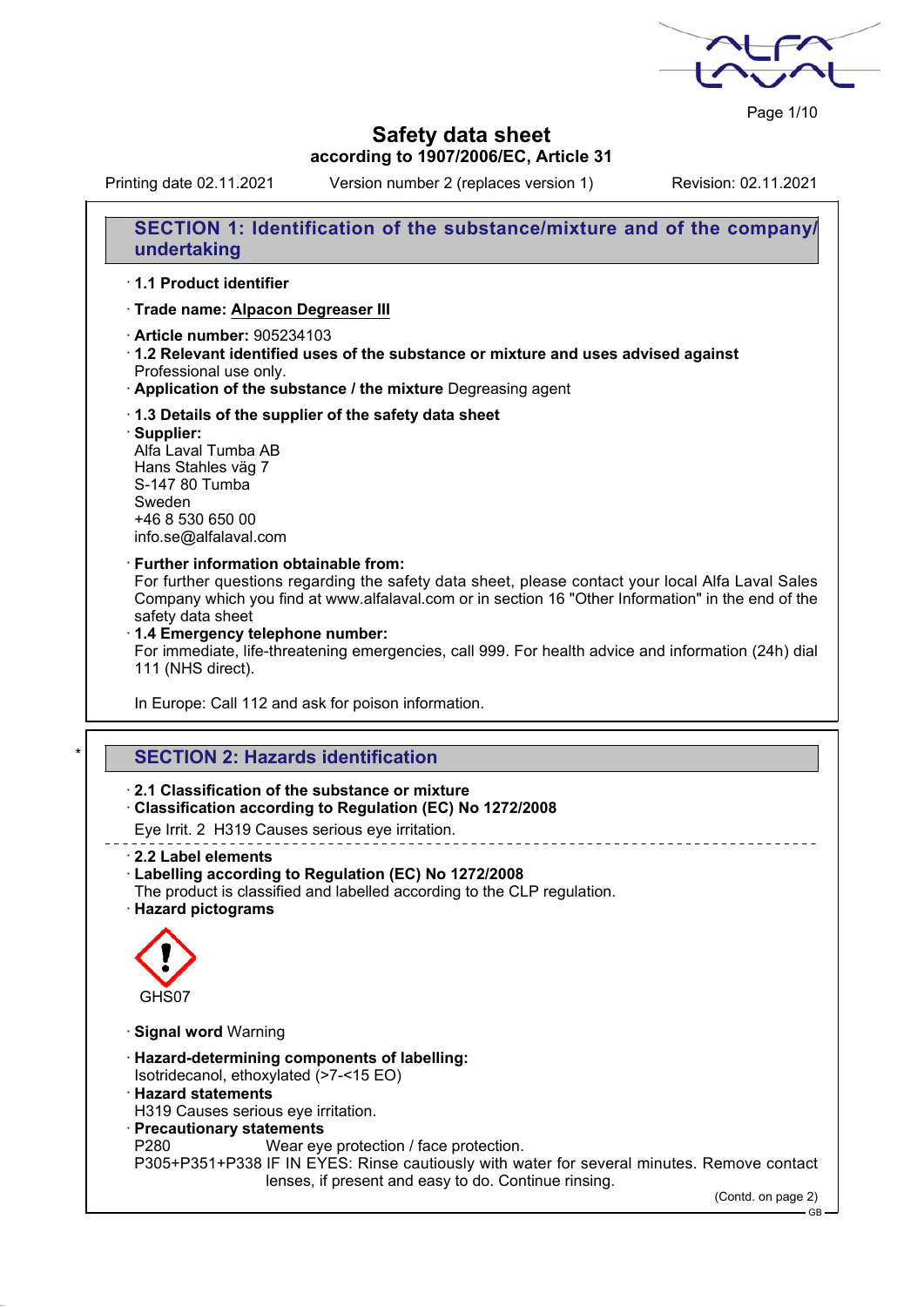

Page 2/10

**Safety data sheet according to 1907/2006/EC, Article 31**

Printing date 02.11.2021 Version number 2 (replaces version 1) Revision: 02.11.2021

(Contd. of page 1)

### **Trade name: Alpacon Degreaser III**

P337+P313 If eye irritation persists: Get medical advice/attention.

· **2.3 Other hazards** No further relevant information available.

#### · **Results of PBT and vPvB assessment**

· **PBT:** The product is not, nor contains, a substance that is, PBT.

· **vPvB:** The product is not, nor contains a substance that is, vPvB.

### **SECTION 3: Composition/information on ingredients**

#### · **3.2 Mixtures**

**Description:** Mixture of substances listed below with nonhazardous additions.

| · Dangerous components:                                                                   |                                                     |  |  |  |
|-------------------------------------------------------------------------------------------|-----------------------------------------------------|--|--|--|
| CAS: 69011-36-5                                                                           | $5 - 15%$<br>Isotridecanol, ethoxylated (>7-<15 EO) |  |  |  |
|                                                                                           | Eye Dam. 1, H318; Acute Tox. 4, H302                |  |  |  |
| CAS: 92129-93-6                                                                           | <b>Fermented whey</b><br>$1 - 5%$                   |  |  |  |
| EINECS: 295-893-9 Eye Irrit. 2, H319                                                      |                                                     |  |  |  |
| Additional information: For the wording of the listed hazard phrases refer to section 16. |                                                     |  |  |  |

## \* **SECTION 4: First aid measures**

#### · **4.1 Description of first aid measures**

· **General information:** Call a POISON CENTER/doctor if you feel unwell.

- · **After inhalation:** Supply fresh air; consult doctor if symptoms persists.
- · **After skin contact:** Wash with water and soap.
- · **After eye contact:**

IF IN EYES: Rinse cautiously with water for several minutes. Remove contact lenses, if present and easy to do. Continue rinsing.

If symptoms persist consult doctor.

· **After swallowing:**

Rinse the mouth with water.

Do NOT induce vomiting.

Contact a doctor/physician.

#### · **4.2 Most important symptoms and effects, both acute and delayed** Causes serious eye irritation.

· **4.3 Indication of any immediate medical attention and special treatment needed** Treat symptomatically.

## **SECTION 5: Firefighting measures**

· **5.1 Extinguishing media**

· **Suitable extinguishing agents:** Use fire extinguishing methods suitable to surrounding conditions.

- · **For safety reasons unsuitable extinguishing agents:** Not applicable.
- · **5.2 Special hazards arising from the substance or mixture**
- Formation of toxic gases is possible during heating or in case of fire.
- · **5.3 Advice for firefighters**
- · **Protective equipment:**

Wear self-contained respiratory protective device.

Wear fully protective suit.

(Contd. on page 3)

GB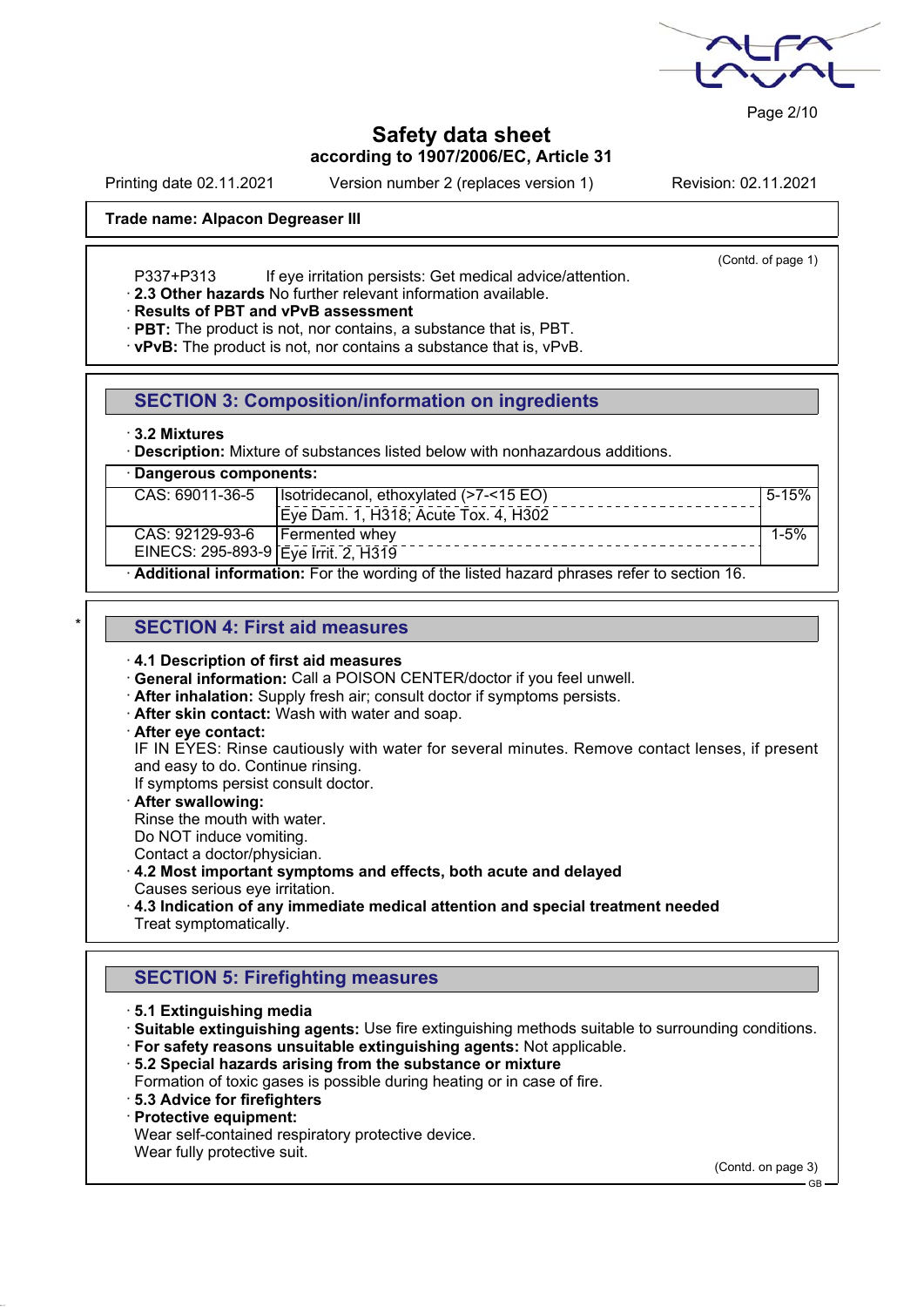

Page 3/10

# **Safety data sheet according to 1907/2006/EC, Article 31**

Printing date 02.11.2021 Version number 2 (replaces version 1) Revision: 02.11.2021

(Contd. of page 2)

### **Trade name: Alpacon Degreaser III**

#### · **Additional information**

Dispose of fire debris and contaminated fire fighting water in accordance with official regulations.

## **SECTION 6: Accidental release measures**

· **6.1 Personal precautions, protective equipment and emergency procedures** Avoid contact with eyes.

Ensure adequate ventilation

Do not breathe vapour.

· **6.2 Environmental precautions:**

Do not allow to enter sewers/ surface or ground water.

- Send for recovery or disposal in suitable receptacles.
- · **6.3 Methods and material for containment and cleaning up:**

Absorb with liquid-binding material (sand, diatomite, acid binders, universal binders, sawdust).

· **6.4 Reference to other sections**

See Section 7 for information on safe handling.

See Section 8 for information on personal protection equipment.

See Section 13 for disposal information.

# **SECTION 7: Handling and storage**

- · **7.1 Precautions for safe handling** Ensure good ventilation/exhaustion at the workplace. Prevent formation of aerosols. Avoid contact with eyes. When using do not eat, drink or smoke.
- · **7.2 Conditions for safe storage, including any incompatibilities**
- · **Storage:**
- · **Requirements to be met by storerooms and receptacles:** Store in a well-ventilated place.
- Store in cool, dry conditions in well sealed receptacles.
- · **Information about storage in one common storage facility:** Not required.
- · **7.3 Specific end use(s)**
- Degreasing agent

Professional use only.

# **SECTION 8: Exposure controls/personal protection**

- · **8.1 Control parameters**
- · **Ingredients with limit values that require monitoring at the workplace:**

The product does not contain any relevant quantities of materials with critical values that have to be monitored at the workplace.

- · **8.2 Exposure controls**
- · **Appropriate engineering controls**

Use only in well-ventilated areas.

Eye wash bottle or emergency eye wash fountain must be found in the work place.

- · **Individual protection measures, such as personal protective equipment**
- · **General protective and hygienic measures:**
- Take off contaminated clothing.

(Contd. on page 4)

GB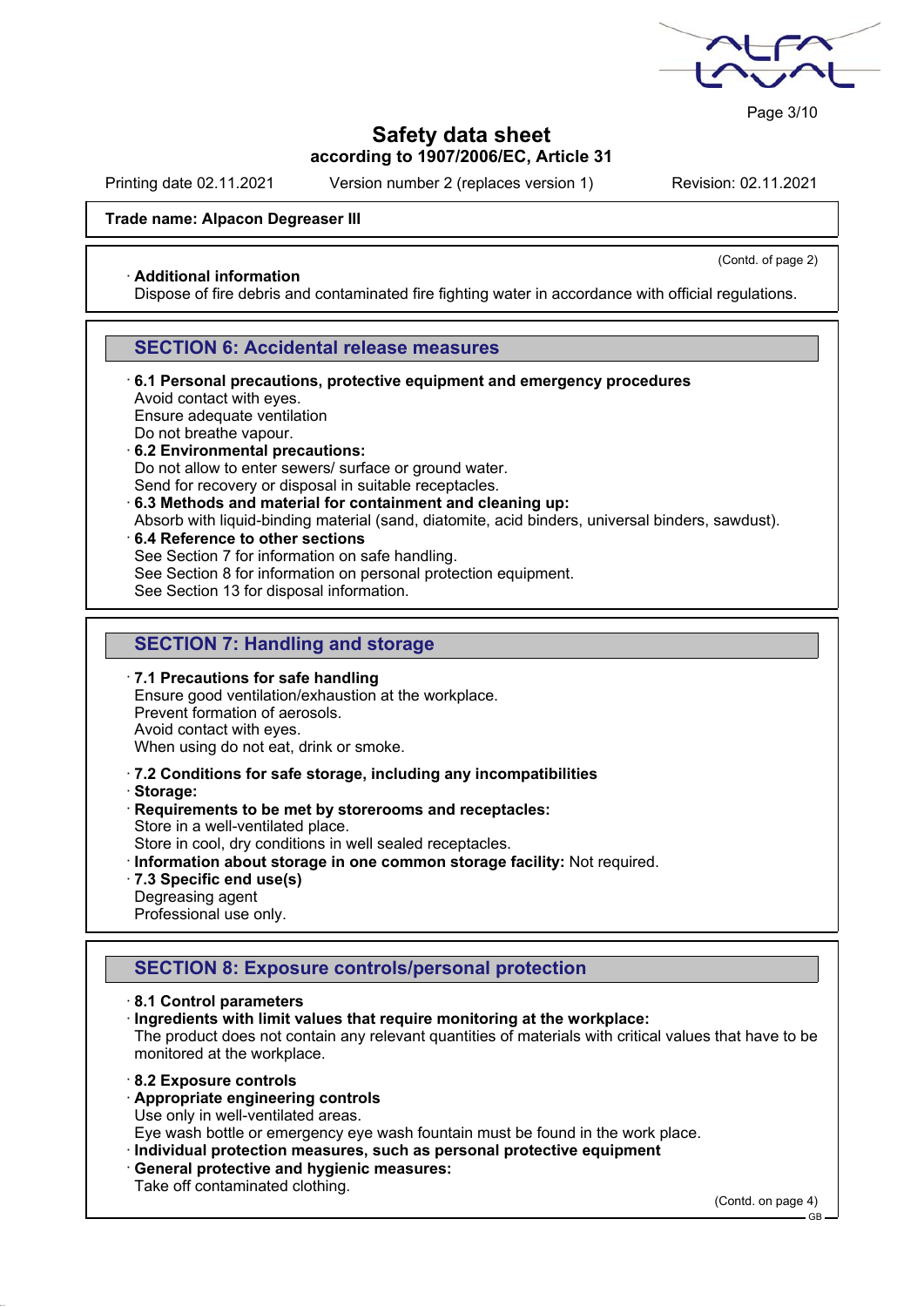

Page 4/10

# **Safety data sheet according to 1907/2006/EC, Article 31**

Printing date 02.11.2021 Version number 2 (replaces version 1) Revision: 02.11.2021

(Contd. of page 3)

### **Trade name: Alpacon Degreaser III**

Wash hands before breaks and at the end of work. Avoid contact with the eyes.

· **Respiratory protection:** In case of insufficient ventilation, wear suitable respiratory equipment. · **Hand protection**

The glove material has to be impermeable and resistant to the product/ the substance/ the preparation.

Selection of the glove material on consideration of the penetration times, rates of diffusion and the degradation

- · **Material of gloves**
- Nitrile rubber, NBR
- Natural rubber, NR

The selection of the suitable gloves does not only depend on the material, but also on further marks of quality and varies from manufacturer to manufacturer. As the product is a preparation of several substances, the resistance of the glove material can not be calculated in advance and has therefore to be checked prior to the application.

The exact break through time has to be found out by the manufacturer of the protective gloves and has to be observed.

· **Eye/face protection**

Wear eye/face protection.



Tightly sealed goggles

· **Body protection:** Wear protective clothing.

· **Environmental exposure controls** Avoid release to the environment.

## **SECTION 9: Physical and chemical properties**

| · Odour:<br><b>Neutral</b><br>Odour threshold:<br>Not determined.<br>0 °C<br>· Melting point/freezing point:<br>Boiling point or initial boiling point and<br>100 °C<br>boiling range<br>· Flammability<br>Not applicable.<br><b>Lower and upper explosion limit</b><br>Not determined.<br>· Lower:<br>Not determined.<br>$\cdot$ Upper:<br>· Flash point:<br>Not applicable.<br>Product is not selfigniting.<br>· Auto-ignition temperature:<br>Not determined.<br>· Decomposition temperature:<br>$\cdot$ pH at 20 $\degree$ C<br>7.5<br>· Viscosity:<br><b>Kinematic viscosity</b><br>Not determined.<br>Dynamic at 20 °C:<br>1 mPas<br>· Solubility | <b>General Information</b><br>· Colour: | Yellowish       |  |
|---------------------------------------------------------------------------------------------------------------------------------------------------------------------------------------------------------------------------------------------------------------------------------------------------------------------------------------------------------------------------------------------------------------------------------------------------------------------------------------------------------------------------------------------------------------------------------------------------------------------------------------------------------|-----------------------------------------|-----------------|--|
|                                                                                                                                                                                                                                                                                                                                                                                                                                                                                                                                                                                                                                                         |                                         |                 |  |
|                                                                                                                                                                                                                                                                                                                                                                                                                                                                                                                                                                                                                                                         |                                         |                 |  |
|                                                                                                                                                                                                                                                                                                                                                                                                                                                                                                                                                                                                                                                         |                                         |                 |  |
|                                                                                                                                                                                                                                                                                                                                                                                                                                                                                                                                                                                                                                                         |                                         |                 |  |
|                                                                                                                                                                                                                                                                                                                                                                                                                                                                                                                                                                                                                                                         |                                         |                 |  |
|                                                                                                                                                                                                                                                                                                                                                                                                                                                                                                                                                                                                                                                         |                                         |                 |  |
|                                                                                                                                                                                                                                                                                                                                                                                                                                                                                                                                                                                                                                                         |                                         |                 |  |
|                                                                                                                                                                                                                                                                                                                                                                                                                                                                                                                                                                                                                                                         |                                         |                 |  |
|                                                                                                                                                                                                                                                                                                                                                                                                                                                                                                                                                                                                                                                         |                                         |                 |  |
|                                                                                                                                                                                                                                                                                                                                                                                                                                                                                                                                                                                                                                                         |                                         |                 |  |
|                                                                                                                                                                                                                                                                                                                                                                                                                                                                                                                                                                                                                                                         |                                         |                 |  |
|                                                                                                                                                                                                                                                                                                                                                                                                                                                                                                                                                                                                                                                         |                                         |                 |  |
|                                                                                                                                                                                                                                                                                                                                                                                                                                                                                                                                                                                                                                                         |                                         |                 |  |
|                                                                                                                                                                                                                                                                                                                                                                                                                                                                                                                                                                                                                                                         |                                         |                 |  |
|                                                                                                                                                                                                                                                                                                                                                                                                                                                                                                                                                                                                                                                         |                                         |                 |  |
|                                                                                                                                                                                                                                                                                                                                                                                                                                                                                                                                                                                                                                                         |                                         |                 |  |
|                                                                                                                                                                                                                                                                                                                                                                                                                                                                                                                                                                                                                                                         |                                         |                 |  |
|                                                                                                                                                                                                                                                                                                                                                                                                                                                                                                                                                                                                                                                         |                                         |                 |  |
|                                                                                                                                                                                                                                                                                                                                                                                                                                                                                                                                                                                                                                                         | $\cdot$ water:                          | Easily soluble. |  |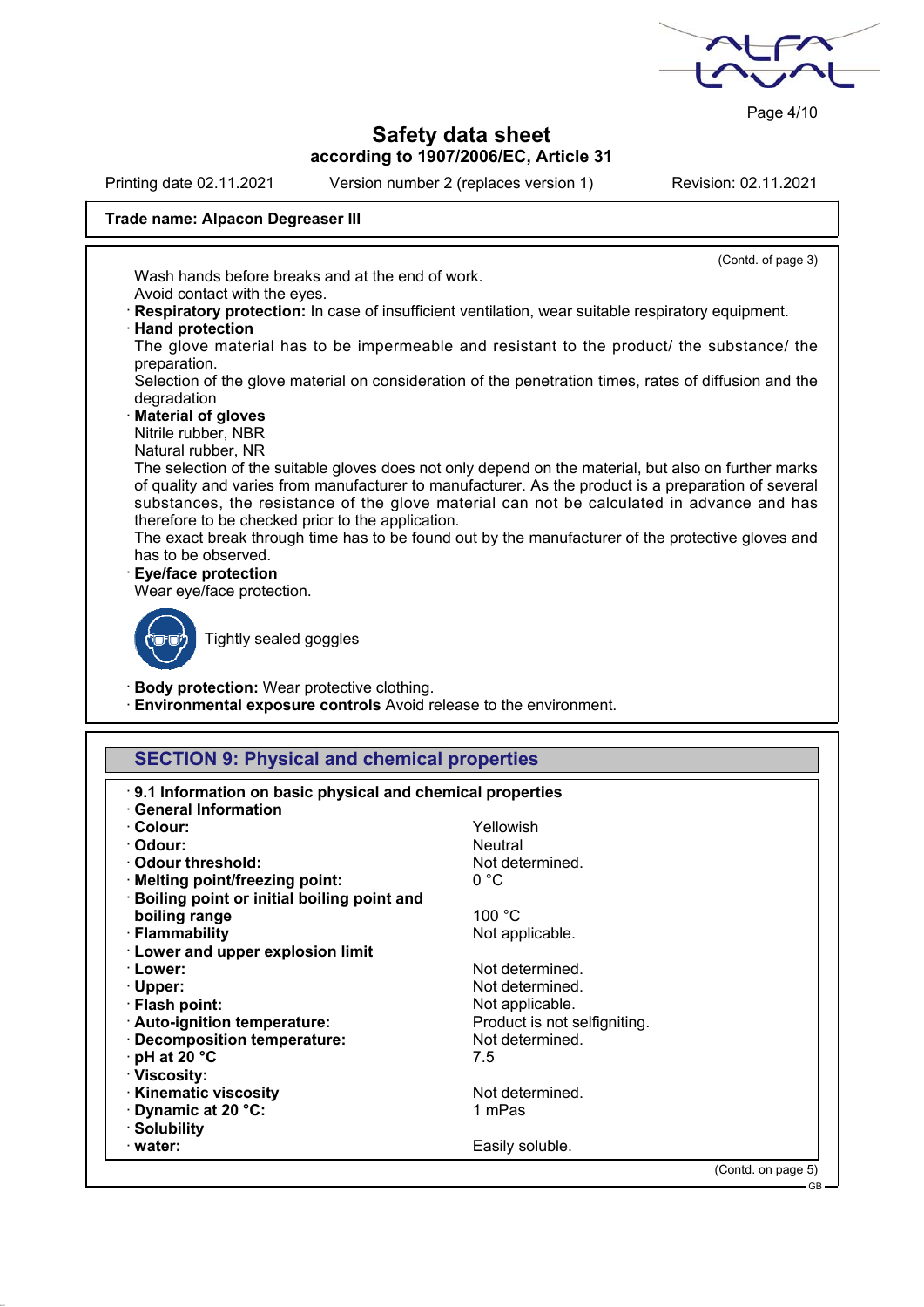

Page 5/10

# **Safety data sheet according to 1907/2006/EC, Article 31**

Printing date 02.11.2021 Version number 2 (replaces version 1) Revision: 02.11.2021

#### **Trade name: Alpacon Degreaser III**

|                                                       | (Contd. of page 4)                            |
|-------------------------------------------------------|-----------------------------------------------|
| · Partition coefficient n-octanol/water (log          |                                               |
| value)                                                | Not determined.                               |
| · Vapour pressure:                                    | Not determined.                               |
| · Density and/or relative density                     |                                               |
| · Density at 20 °C:                                   | 1 $g/cm3$                                     |
| · Relative density                                    | $1.0$ kg/m $3$                                |
| · Vapour density                                      | Not determined.                               |
| · 9.2 Other information                               |                                               |
| · Appearance:                                         |                                               |
| · Form:                                               | Liquid                                        |
| · Important information on protection of health       |                                               |
| and environment, and on safety.                       |                                               |
| <b>Explosive properties:</b>                          | Product does not present an explosion hazard. |
| · Solvent content:                                    |                                               |
| Organic solvents:                                     | 0.0%                                          |
| Change in condition                                   |                                               |
| Drip point:                                           |                                               |
| <b>Oxidising properties</b>                           | Not applicable.                               |
| <b>Evaporation rate</b>                               | Not determined.                               |
| Information with regard to physical hazard<br>classes |                                               |
| · Explosives                                          | Void                                          |
| · Flammable gases                                     | Void                                          |
| · Aerosols                                            | Void                                          |
| · Oxidising gases                                     | Void                                          |
| · Gases under pressure                                | Void                                          |
| · Flammable liquids                                   | Void                                          |
| $\cdot$ Flammable solids                              | Void                                          |
| · Self-reactive substances and mixtures               | Void                                          |
| · Pyrophoric liquids                                  | Void                                          |
| · Pyrophoric solids                                   | Void                                          |
| · Self-heating substances and mixtures                | Void                                          |
| · Substances and mixtures, which emit                 |                                               |
| flammable gases in contact with water                 | Void                                          |
| <b>Oxidising liquids</b>                              | Void                                          |
| · Oxidising solids                                    | Void                                          |
| · Organic peroxides                                   | Void                                          |
| Corrosive to metals                                   | Void                                          |
| <b>Desensitised explosives</b>                        | Void                                          |

## **SECTION 10: Stability and reactivity**

· **10.1 Reactivity** Material is stable under normal conditions.

- · **10.2 Chemical stability**
- Stable under normal temperature conditions and under recommended usage and storage.
- · **10.3 Possibility of hazardous reactions** No dangerous reactions known.
- · **10.4 Conditions to avoid** None known.

· **10.5 Incompatible materials:** None known.

(Contd. on page 6)

GB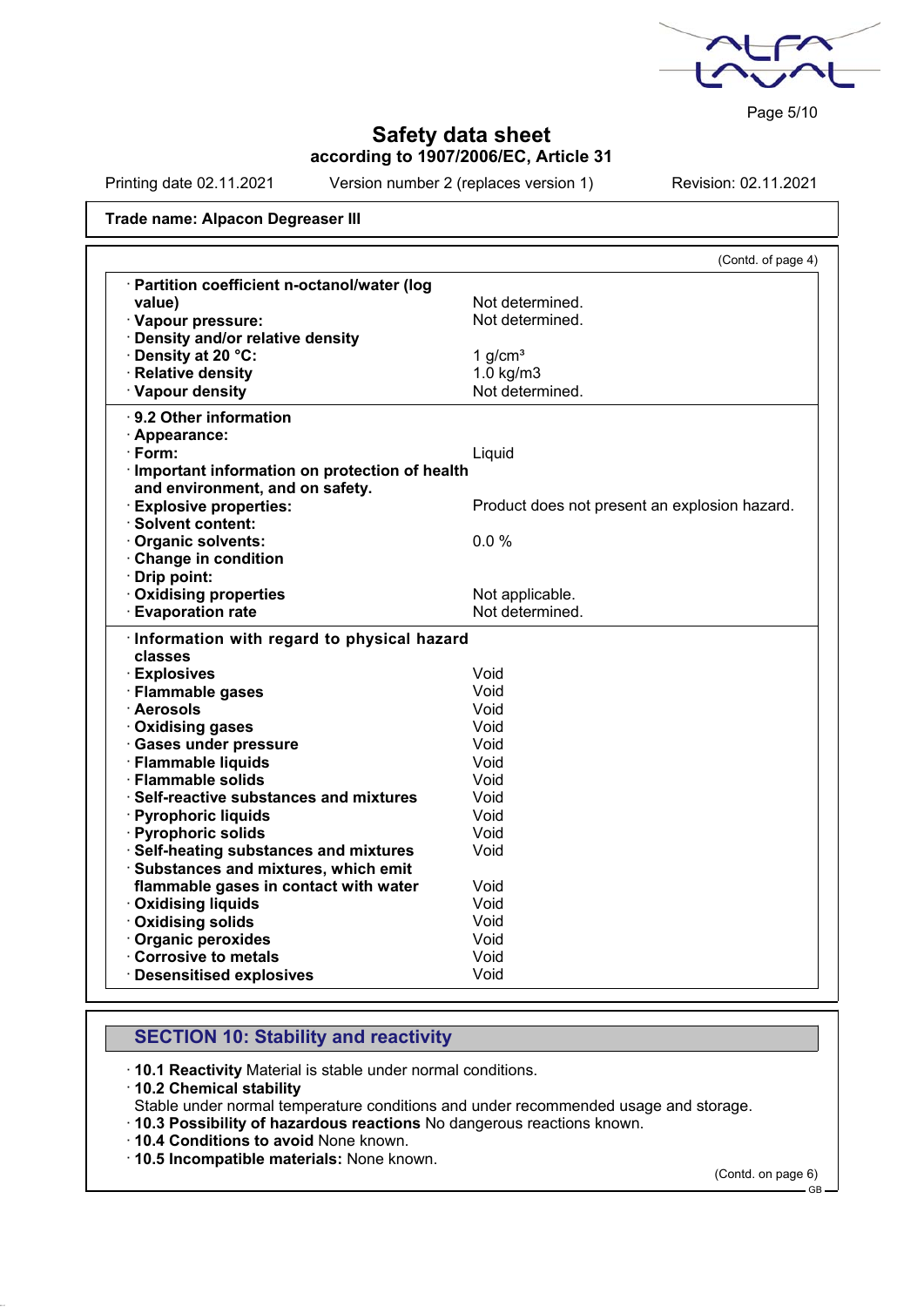

Page 6/10

# **Safety data sheet according to 1907/2006/EC, Article 31**

Printing date 02.11.2021 Version number 2 (replaces version 1) Revision: 02.11.2021

(Contd. of page 5)

#### **Trade name: Alpacon Degreaser III**

· **10.6 Hazardous decomposition products:** No dangerous decomposition products known.

## **SECTION 11: Toxicological information**

· **11.1 Information on hazard classes as defined in Regulation (EC) No 1272/2008**

· **Acute toxicity** Based on available data, the classification criteria are not met.

· **LD/LC50 values relevant for classification:**

**CAS: 69011-36-5 Isotridecanol, ethoxylated (>7-<15 EO)**

Oral LD50 <2,000 mg/kg (Rat)

Dermal LD50 >2,000 mg/kg (Rabbit)

· **Skin corrosion/irritation** Based on available data, the classification criteria are not met.

- · **Serious eye damage/irritation**
- Causes serious eye irritation.
- · **Respiratory or skin sensitisation** Based on available data, the classification criteria are not met.
- · **Germ cell mutagenicity** Based on available data, the classification criteria are not met.
- · **Carcinogenicity** Based on available data, the classification criteria are not met.
- · **Reproductive toxicity** Based on available data, the classification criteria are not met.
- · **STOT-single exposure** Based on available data, the classification criteria are not met.
- · **STOT-repeated exposure** Based on available data, the classification criteria are not met.
- · **Aspiration hazard** Based on available data, the classification criteria are not met.
- · **11.2 Information on other hazards**
- · **Endocrine disrupting properties**
- Endocrine disrupting properties from https://edlists.org

None of the ingredients is listed.

# **SECTION 12: Ecological information**

- · **12.1 Toxicity**
- · **Aquatic toxicity:**
- No further relevant information available.

## **CAS: 69011-36-5 Isotridecanol, ethoxylated (>7-<15 EO)**

- LC50 (96 h) 1-10 mg/L (Fish) EC50 (48 h) 1-10 mg/L (Daphnia)
- 
- EC50 (72 h) 1-10 mg/L (Algae)

# **CAS: 92129-93-6 Fermented whey**

- LC50 (48 h) >300 mg/L (Daphnia)
- LC50 (96 h) | > 1,000 mg/L (Fish)
- EC50 (72 h)  $|>300$  mg/L (Algae)

# · **12.2 Persistence and degradability**

biodegradable

The surfactants contained in the product correspond to the legislation on the environmental compatibility of detergents and are biodegradable.

## **CAS: 69011-36-5 Isotridecanol, ethoxylated (>7-<15 EO)**

Biodegradability >60 % /28 d OECD 301B

(Contd. on page 7)

GB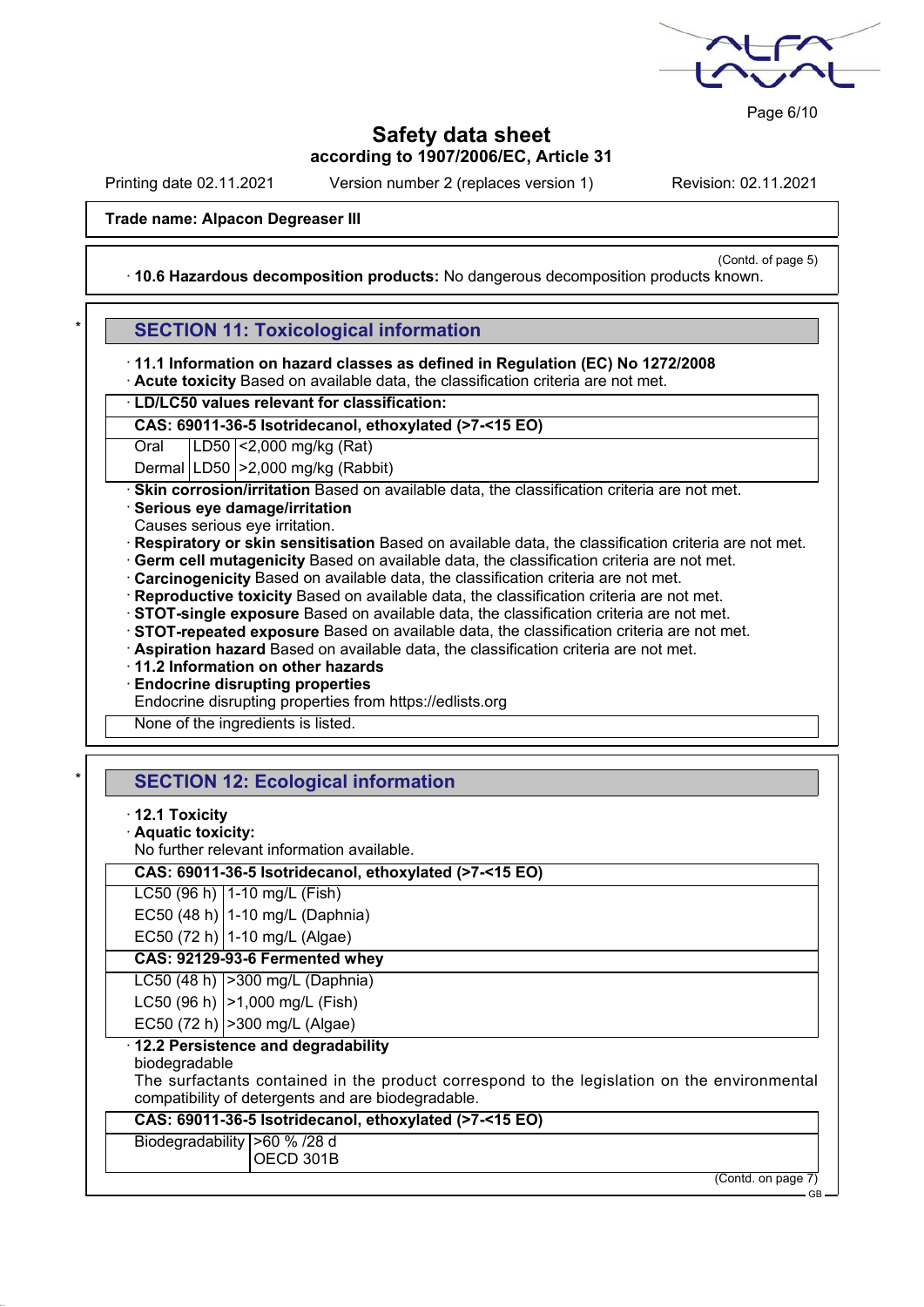

Page 7/10

# **Safety data sheet according to 1907/2006/EC, Article 31**

Printing date 02.11.2021 Version number 2 (replaces version 1) Revision: 02.11.2021

(Contd. of page 6)

#### **Trade name: Alpacon Degreaser III**

#### **CAS: 92129-93-6 Fermented whey**

Biodegradability >90 % /7 d

- · **12.3 Bioaccumulative potential** Does not accumulate in organisms
- · **12.4 Mobility in soil** The product is expected to have high mobility in soil.
- · **12.5 Results of PBT and vPvB assessment**
- · **PBT:** The product is not, nor contains, a substance that is, PBT.
- · **vPvB:** The product is not, nor contains a substance that is, vPvB.
- · **12.6 Endocrine disrupting properties**
- The product does not contain substances with endocrine disrupting properties.
- · **12.7 Other adverse effects** No further relevant information available.

### **SECTION 13: Disposal considerations**

· **13.1 Waste treatment methods**

#### · **Recommendation**

Small amounts may be diluted with plenty of water and washed away. Dispose of bigger amounts in accordance with Local Authority requirements.

Must not be disposed together with household garbage. Do not allow product to reach sewage system.

#### · **yes European waste catalogue**

The European Waste Catalogue (EWC) waste codes do not refer to product but to origin. The manufacturer is therefore unable to quote a waste code for products which are used in various industries. Any codes shown should be regarded as a recommendation to the user.

20 00 00 MUNICIPAL WASTES (HOUSEHOLD WASTE AND SIMILAR COMMERCIAL, INDUSTRIAL AND INSTITUTIONAL WASTES) INCLUDING SEPARATELY COLLECTED FRACTIONS

20 01 00 separately collected fractions (except 15 01)

20 01 30 detergents other than those mentioned in 20 01 29

## · **Uncleaned packaging:**

· **Recommendation:**

Disposal must be made according to official regulations.

Packaging may be reused or recycled after cleaning.

# **SECTION 14: Transport information** · **14.1 UN number or ID number ADR, ADN, IMDG, IATA** Void · **14.2 UN proper shipping name** · **ADR, ADN, IMDG, IATA** Void · **14.3 Transport hazard class(es)** · **ADR, ADN, IMDG, IATA** · **Class** Void · **14.4 Packing group** · **ADR, IMDG, IATA** Void (Contd. on page 8) GB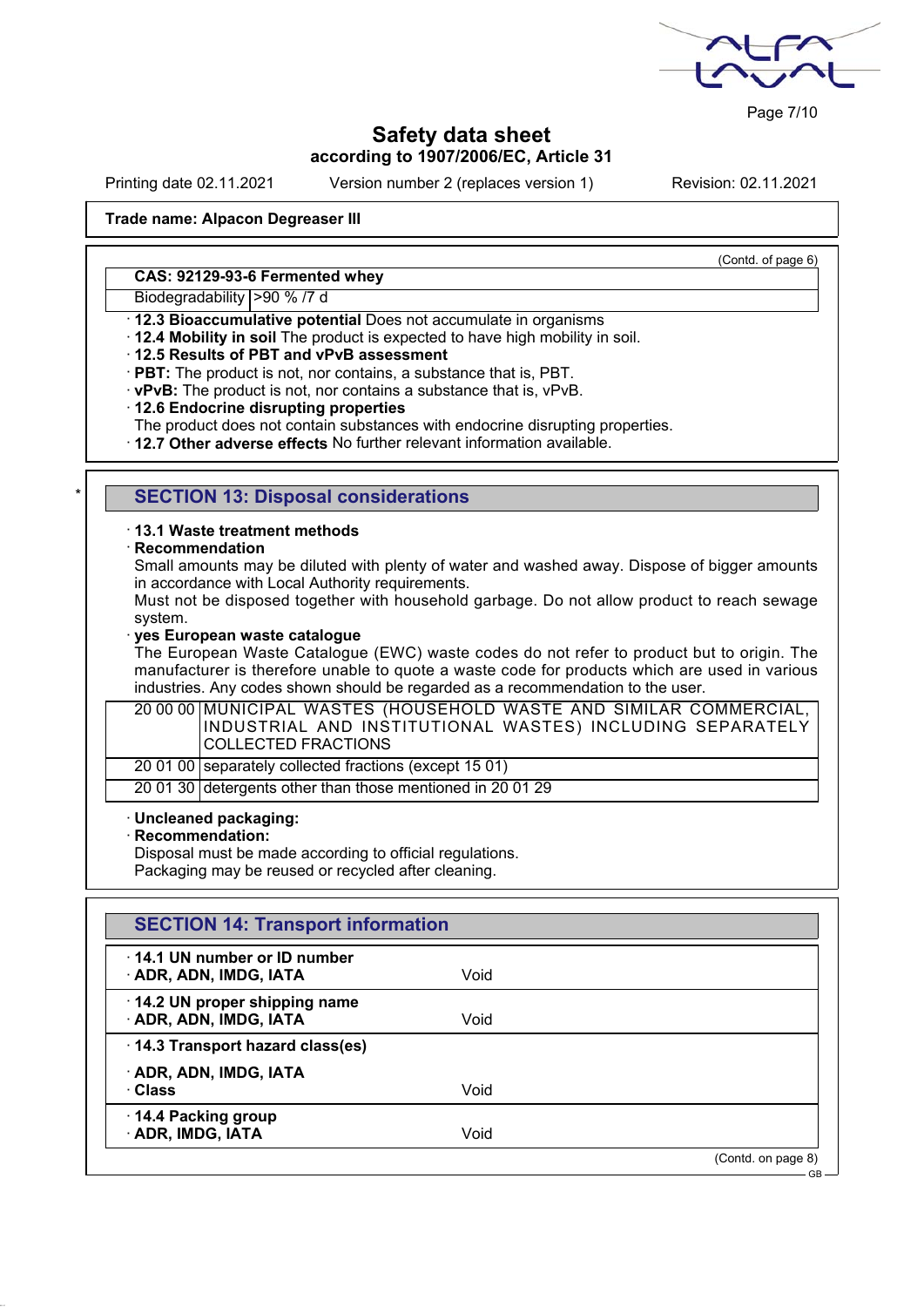

Page 8/10

## **Safety data sheet according to 1907/2006/EC, Article 31**

Printing date 02.11.2021 Version number 2 (replaces version 1) Revision: 02.11.2021

(Contd. of page 7)

#### **Trade name: Alpacon Degreaser III**

| 14.5 Environmental hazards: |  |
|-----------------------------|--|
|-----------------------------|--|

· **Marine pollutant:** No

· **14.7 Maritime transport in bulk according to**

**IMO instruments** Not applicable.

**14.6 Special precautions for user** Not applicable.

· **UN "Model Regulation":** Void

## **SECTION 15: Regulatory information**

· **15.1 Safety, health and environmental regulations/legislation specific for the substance or mixture**

EU regulation (EC) no 1272/2008 (CLP) EU Regulation (EC) no.1907/2006 (REACH)

· **Directive 2012/18/EU**

- · **Named dangerous substances ANNEX I** None of the ingredients is listed.
- **REGULATION (EC) No 1907/2006 ANNEX XVII** Conditions of restriction: 3

· **DIRECTIVE 2011/65/EU on the restriction of the use of certain hazardous substances in electrical and electronic equipment – Annex II**

None of the ingredients is listed.

· **REGULATION (EU) 2019/1148**

· **Annex I - RESTRICTED EXPLOSIVES PRECURSORS (Upper limit value for the purpose of licensing under Article 5(3))**

None of the ingredients is listed.

· **Annex II - REPORTABLE EXPLOSIVES PRECURSORS**

None of the ingredients is listed.

· **Regulation (EC) No 273/2004 on drug precursors**

None of the ingredients is listed.

· **Regulation (EC) No 111/2005 laying down rules for the monitoring of trade between the Community and third countries in drug precursors**

None of the ingredients is listed.

· **15.2 Chemical safety assessment:** A Chemical Safety Assessment has not been carried out.

## **SECTION 16: Other information**

This information is based on our present knowledge. However, this shall not constitute a guarantee for any specific product features and shall not establish a legally valid contractual relationship. LIMITATION OF LIABILITY

This document is only intended to be used as guidance as regards the risks of which we are aware that are associated with the product. Every individual who works with the product or in close proximity of it must receive suitable training. Individuals who come into contact with the product must be capable of using their own judgement as regards conditions or methods for handling, storing and using the product. Alfa Laval is not liable for demands, losses or damage of any kind that arise from flaws or deficiencies in this document or from using, handling, storing or disposing of the product unless it can be proven that Alfa Laval has acted in a grossly negligent manner. Beyond what has been agreed upon and specified in writing with Alfa Laval in the individual case, Alfa Laval makes no promises or assumes any liability, including but not limited to implicit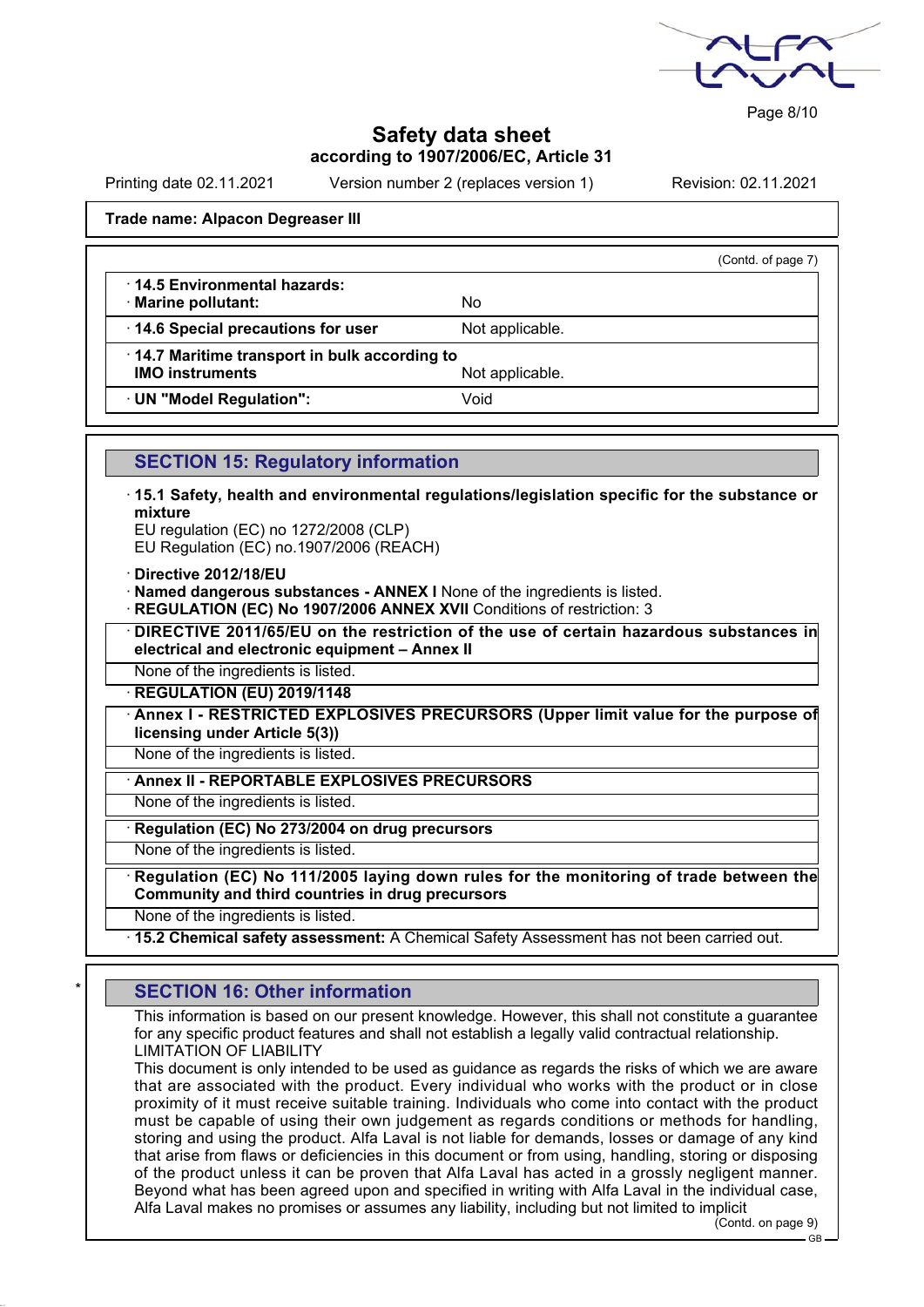Page 9/10

# **Safety data sheet according to 1907/2006/EC, Article 31**

Printing date 02.11.2021 Version number 2 (replaces version 1) Revision: 02.11.2021

# **Trade name: Alpacon Degreaser III**

|                                                                                                | (Contd. of page 8)<br>guarantees regarding marketability or appropriateness in terms of both the information provided in |
|------------------------------------------------------------------------------------------------|--------------------------------------------------------------------------------------------------------------------------|
| this document and the product to which the information refers.                                 |                                                                                                                          |
| Please contact your local Alfa Laval Sales Company for further questions.<br>www.alfalaval.com |                                                                                                                          |
|                                                                                                |                                                                                                                          |
| <b>Relevant phrases</b>                                                                        |                                                                                                                          |
| H302 Harmful if swallowed.                                                                     |                                                                                                                          |
| H318 Causes serious eye damage.                                                                |                                                                                                                          |
| H319 Causes serious eye irritation.                                                            |                                                                                                                          |
| Classification according to Regulation (EC) No 1272/2008 Bridging principles                   |                                                                                                                          |
| Contact:                                                                                       |                                                                                                                          |
| Argentina: alfa.consulta@alfalaval.com                                                         |                                                                                                                          |
| Australia: australia.info@alfalaval.com                                                        |                                                                                                                          |
| Austria: info.mideurope@alfalaval.com                                                          |                                                                                                                          |
| Belgium: benelux.info@alfalaval.com                                                            |                                                                                                                          |
| Bolivia: alfa.consulta@alfalaval.com                                                           |                                                                                                                          |
| Brazil: alfalaval.br@alfalaval.com                                                             |                                                                                                                          |
| Bulgaria: bulgaria.info@alfalaval.com                                                          |                                                                                                                          |
| Canada: alfacan.info@alfalaval.com                                                             |                                                                                                                          |
| Chile: chile.informacion@alfalaval.com                                                         |                                                                                                                          |
| China: china.info@alfalaval.com                                                                |                                                                                                                          |
| Colombia: info.colombia@alfalaval.com                                                          |                                                                                                                          |
| Croatia: hrvatska.info@alfalaval.com                                                           |                                                                                                                          |
| Czech Republic: czechrepublic.info@alfalaval.com                                               |                                                                                                                          |
|                                                                                                |                                                                                                                          |
| Denmark: info.nordic.dk@alfalaval.com                                                          |                                                                                                                          |
| Egypt: alme.marketing@alfalaval.com                                                            |                                                                                                                          |
| Estonia: estonia.info@alfalaval.com                                                            |                                                                                                                          |
| Finland: info.fi@alfalaval.com                                                                 |                                                                                                                          |
| France: environnement@alfalaval.com                                                            |                                                                                                                          |
| Germany: info.mideurope@alfalaval.com                                                          |                                                                                                                          |
| Greece: greece.info@alfalaval.com                                                              |                                                                                                                          |
| Hungary: info.hu@alfalaval.com                                                                 |                                                                                                                          |
| India: india.info@alfalaval.com                                                                |                                                                                                                          |
| Indonesia: alfalindo@alfalaval.com                                                             |                                                                                                                          |
| Israel: israel.info@alfalaval.com                                                              |                                                                                                                          |
| Italy: alfalaval.italia@alfalaval.com                                                          |                                                                                                                          |
| Japan: hp.alfajp@alfalaval.com                                                                 |                                                                                                                          |
| Latvia: latvia.info@alfalaval.com                                                              |                                                                                                                          |
| Lithuania: lithuania.info@alfalaval.com                                                        |                                                                                                                          |
| Malaysia: malaysia.info@alfalaval.com                                                          |                                                                                                                          |
| Mexico: mexico.info@alfalaval.com                                                              |                                                                                                                          |
| The Netherlands: benelux.info@alfalaval.com                                                    |                                                                                                                          |
| New Zealand: newzealand.info@alfalaval.com                                                     |                                                                                                                          |
| Norway: info.no@alfalaval.com                                                                  |                                                                                                                          |
| Peru: ventas.peru@alfalaval.com                                                                |                                                                                                                          |
| Philippines: philippines.info@alfalaval.com                                                    |                                                                                                                          |
| Poland: poland.info@alfalaval.com                                                              |                                                                                                                          |
| Portugal: portugal.info@alfalaval.com                                                          |                                                                                                                          |
| Qatar: alme.marketing@alfalaval.com                                                            |                                                                                                                          |
| Romania: romania.info@alfalaval.com                                                            |                                                                                                                          |
| Russia: moscow.response@alfalaval.com                                                          |                                                                                                                          |
| Singapore: al.singapore@alfalaval.com                                                          |                                                                                                                          |
| Slovak Republic: slovakia.info@alfalaval.com                                                   |                                                                                                                          |
| Slovenia: slovenija.info@alfalaval.com                                                         |                                                                                                                          |